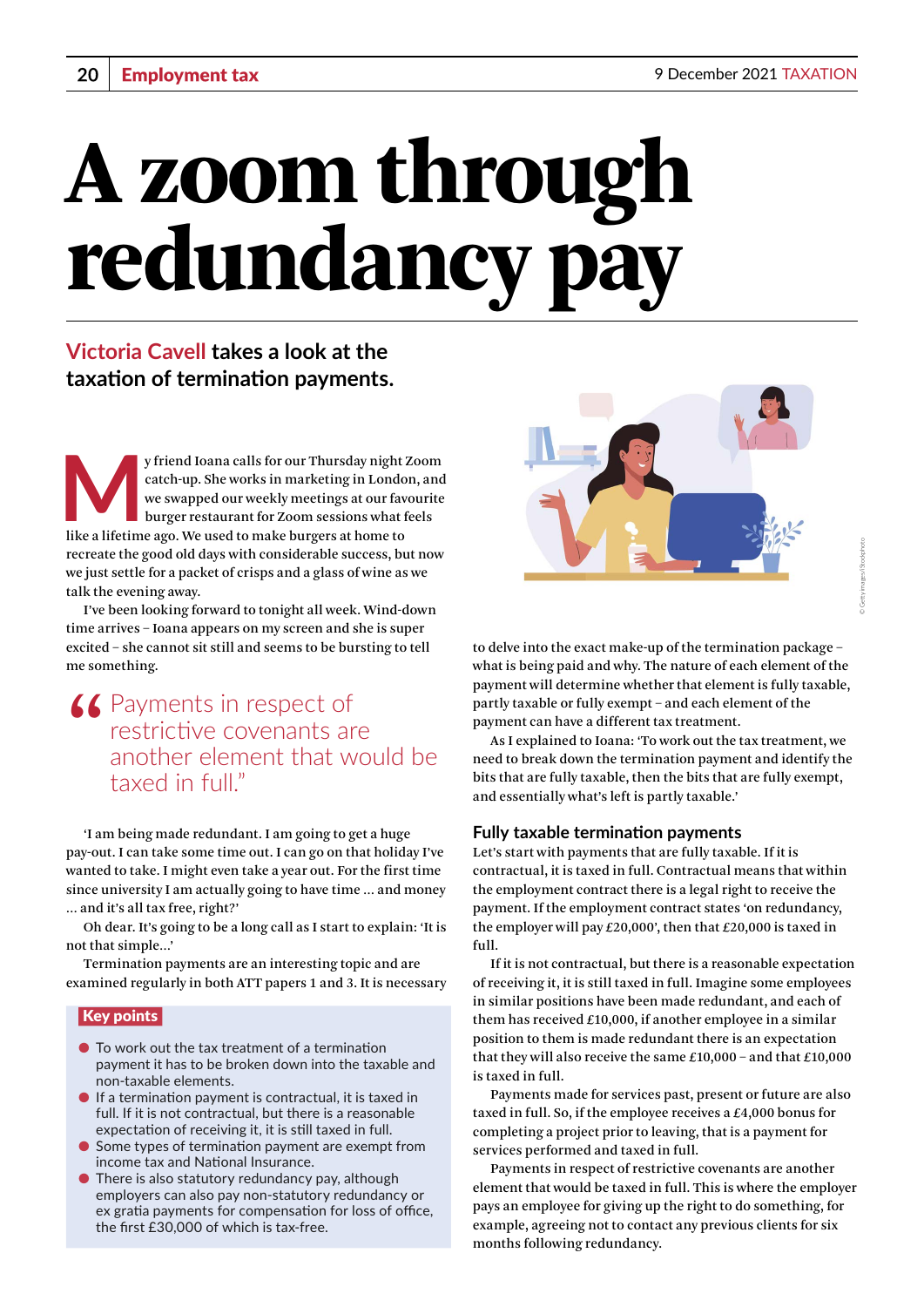Ioana asked 'what does taxed in full mean?'

This is a good question. Taxed in full means taxed as normal earnings – the same as salary. The payment is charged to income tax through the PAYE system and class 1 National Insurance (primary paid by the employee, and secondary paid by the employer) is due in the same way as for any normal salary payment.

To summarise so far – the following termination payments are taxed in full:

- contractual payments;
- $\bullet$  non-contractual payments where there is reasonable expectation they will be received;
- payments in return for services performed past, present or future; and
- payments for restrictive covenants.

#### **Fully exempt termination payments**

Moving to the good stuff – the termination payments that are completely tax-free and also free of National Insurance. If there is no charge to income tax, there is no National Insurance.

For most people, the key exempt payment is where the employer pays into a registered pension scheme. Where the employer makes a payment into a pension scheme for the employee it is completely exempt and this is often done in practice.

Also payments for outplacement counselling or retraining are exempt. Being made redundant can be a stressful time, and professional help may be provided to adjust to the loss and help the employee find a new job. The employer may pay for

training courses to help build new skills or knowledge that could be used to find a new job, or even self-employment. All of this is tax-free.

Ioana asked: 'So there's no tax if I take a course in how to start my own business?'

I explained there are some conditions to be met, but potentially yes. I saw her eyes light up even more.

In summary, the following termination payments are fully exempt from tax:

- payments into a registered pension scheme;
- outplacement counselling;
- retraining; and
- payments made on the death, injury or disability of the employee.

#### **Partly taxable termination payments**

If we strip out what is fully taxable and fully exempt, essentially what is left is partly taxable and partly exempt.

'What other payments could there be?' Ioana asked. Statutory redundancy pay is a fixed amount for each year

of service that employers must pay under employment law. Employers can also pay non-statutory redundancy or ex gratia payments for compensation for loss of office. There is no legal or contractual obligation to pay such amounts and with these redundancy and genuine ex gratia payments, the first  $£30,000$  is tax-free, anything above £30,000 is taxed.

The £30,000 is not a lifetime amount, or an annual allowance, it is per employment and is applied to earlier payments first.

Think Tax. Think Tolley.

The definitive

to change without notice.

# [PRACTICAL](https://www.lexisnexis.co.uk/store/categories/tax/tolley-s-taxwise-2021-22-426?utm_source=advert&utm_medium=advert&utm_content=_&utm_campaign=102886_tolleystaxwise202122) **TAX GUI**

RELX (UK) Limited, trading as LexisNexis®. Registered office 1-3 Strand London WC2N 5JR. Registered in England number 2746621. VAT Registered No. GB 730 8595 20. LexisNexis and the Knowledge Burst logo are registered trademarks of RELX Inc. © 2021 LexisNexis SA-0921-017. The information in this document is current as of October 2021 and is subject **These highly practical tax books offer expert guidance on how to approach real-life computations by providing all the relevant points from current legislation, case law and other official material. Both volumes include numerous worked examples with detailed explanatory notes enabling you to gain a thorough understanding of the relevant law and practice.**

#### **Tolley's Taxwise I 2021-22**

A must-have practical guidebook for general practitioners and students studying for professional exams, with over 90 detailed examples covering Income Tax, NIC, CT, CGT and VAT.

#### **Tolley's Taxwise II 2021-22**

This latest edition includes developments in capital transfer tax, IHT, IT rates, rates for trusts, taxation of estates and more.

**Available individually or as a money-saving set**

#### **ORDER NOW lexisnexis.co.uk/taxwise21**



**Tax intelligence** from LexisNexis